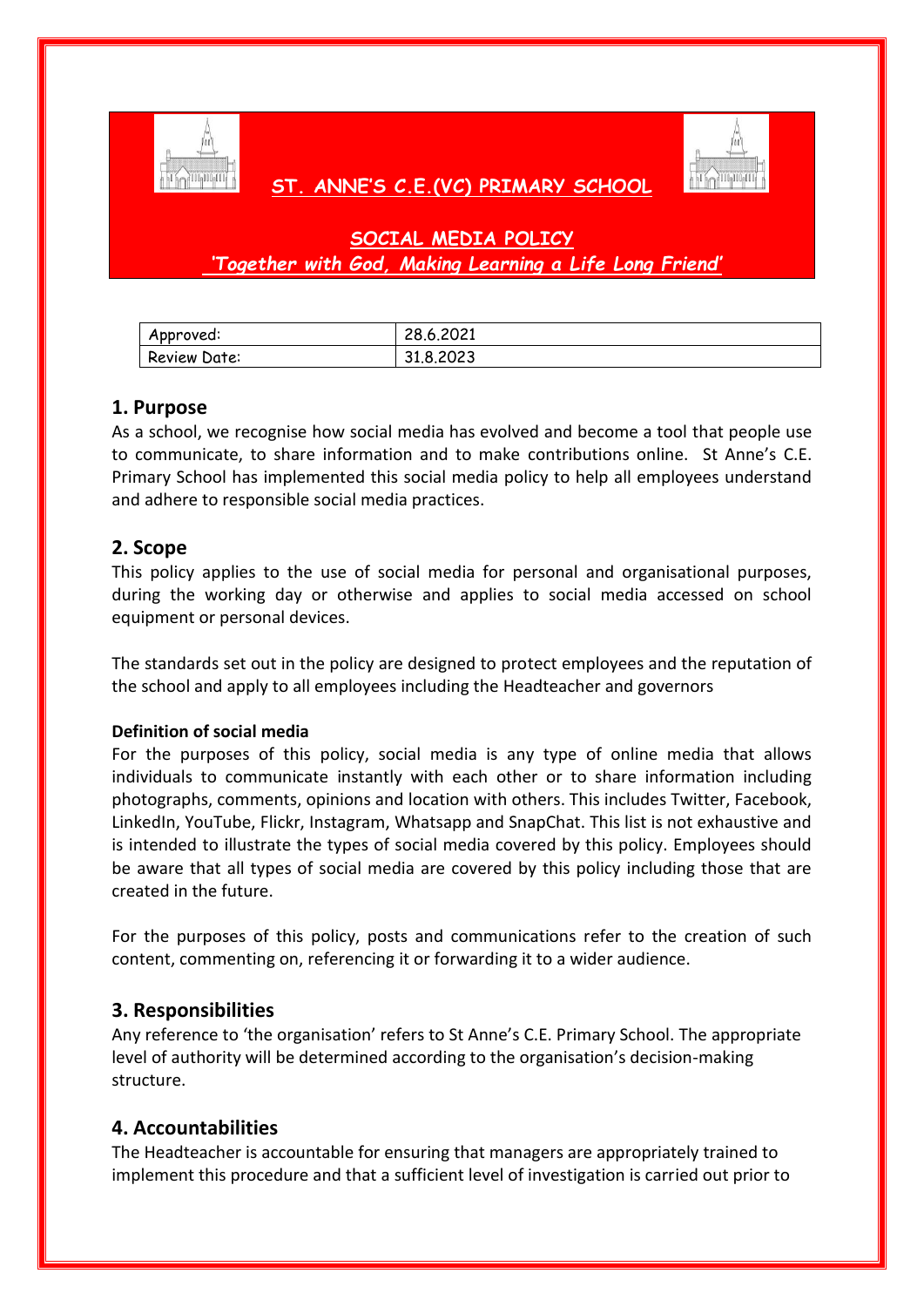any formal disciplinary action being taken.

Managers investigating disciplinary matters against staff must establish the facts of the matter and present all information obtained during the investigation in a fair and unbiased way.

All colleagues have a responsibility to be aware of and conduct themselves in line with the organisation's policies, the law and maintain acceptable standards of conduct and behaviour. Where relevant, colleagues must adhere to codes of practice or standards associated with their profession, trade or occupation.

All colleagues have a responsibility to safeguard the reputation of the organisation. As such, if a colleague sees any social media posts, messages or activity which has the potential to damage the reputation of the organisation or is directed at an individual connected with the organisation, they should report it to the Headteacher at the earliest opportunity.

#### **5. Guiding Principles**

The following guiding principles will apply:

**Safeguarding** - The safeguarding of young people is a priority for our organisation. All colleagues must set a good example for young people by using social media and IT responsibly. All colleagues must comply with the school's policies and procedures for safeguarding children and vulnerable young adults as well as comply with the relevant statutory guidance on safeguarding.

**Fair and Proportionate** – The organisation will act fairly and proportionately in its application of this policy taking account of an individual's human right to privacy.

**Consistent and Objective** – All managers have a duty to ensure that they and all of the colleagues they are responsible for are aware of, and comply with, the organisation's policies and procedures. Managers are also responsible for making sure that colleagues know when they are not achieving or maintaining the expected standards of conduct or behaviour**.**

**Acceptable Behaviour and Conduct -** The employer expects all colleagues to meet high standards of behaviour and conduct, including the relevant code of conduct. Colleagues should note the standards identified in Appendix A of this policy.

### **6. Link with Other Policies and Procedures**

**Grievance Policy** – Colleagues may raise a grievance regarding the organisation's application of this policy which will be addressed in accordance with the organisation's Grievance Policy and Procedure.

**Disciplinary Policy** – This policy sets out standards in relation to the use of social media at work and in a colleague's personal life. Any breach of this policy will be considered to be a disciplinary matter and will be dealt with in accordance with the organisation's Disciplinary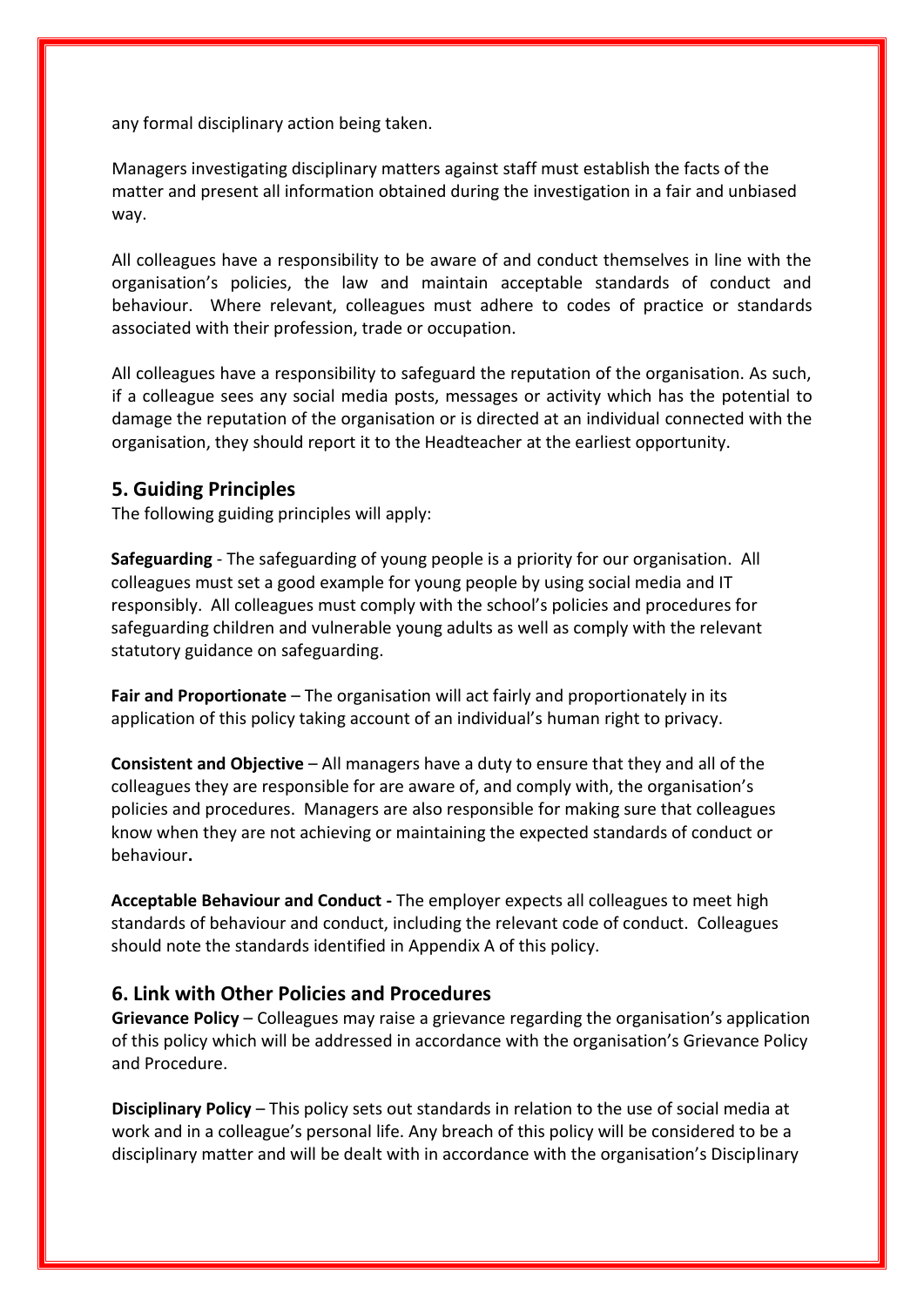Policy and Procedure, in which a range of sanctions are available to the employer from addressing the matter informally to summary dismissal for gross misconduct.

**ICT Policy** - This policy should be read in conjunction with the organisation's other policies regarding information technology use including IT security Policy, Data protection Policy and Use of Photographic images and video policy.

**Safeguarding Policy and Code of Conduct** – Colleagues must ensure their actions regarding social media are consistent with the safeguarding of young people and adhere to the organisation's Code of Conduct.

**Equal Opportunities** – The organisation does not tolerate bullying or harassment and the use of social media for such purposes will be considered a very serious matter and dealt with in accordance with the organisation's Disciplinary Policy. Colleagues are not permitted to make any offensive, derogatory or negative comments about any individual's characteristics whether protected or not.

**Data Protection Policy** – Colleagues are expected to maintain the privacy and security of personal information about another individual and/or the organisation. The disclosure of personal data (including special category data), commercially sensitive information or intellectual property will be considered a very serious matter and dealt with in accordance with the organisation's Disciplinary Policy.

### **7. Standards of use of social media**

As an employee of the organisation, you are an ambassador for the school and your behaviour in any situation, including online, should reflect positively on the school. Therefore, the following standards should be adhered to at all times when using social media either in a work capacity or in your personal life:

- 1. When posting or communicating on social media, you are doing so on your own behalf and not as a representative of organisation, unless specifically requested to do so by the Headteacher for school business.
- 2. All posts or communications must be made under your own name.
- 3. You must not identify yourself as an employee of St Anne's C.E. Primary School on social media.
- 4. If you include your occupation in your online profile, any posts or communications associated with your profession must include a disclaimer such as "the opinion expressed here is entirely my own and does not necessarily reflect the views of my employer."
- 5. You must not under any circumstances disclose confidential or personal information about St Anne's C.E. Primary School, its business or any of its employees, governors or other professionals working with the school or discuss any individual at or associated with another school.
- 6. You must not under any circumstances disclose any confidential or personal information about any of the pupils at St Anne's C.E. Primary School or their parents, carers or other professional working with them and their families.
- 7. All posts or communications must not constitute defamation, discrimination,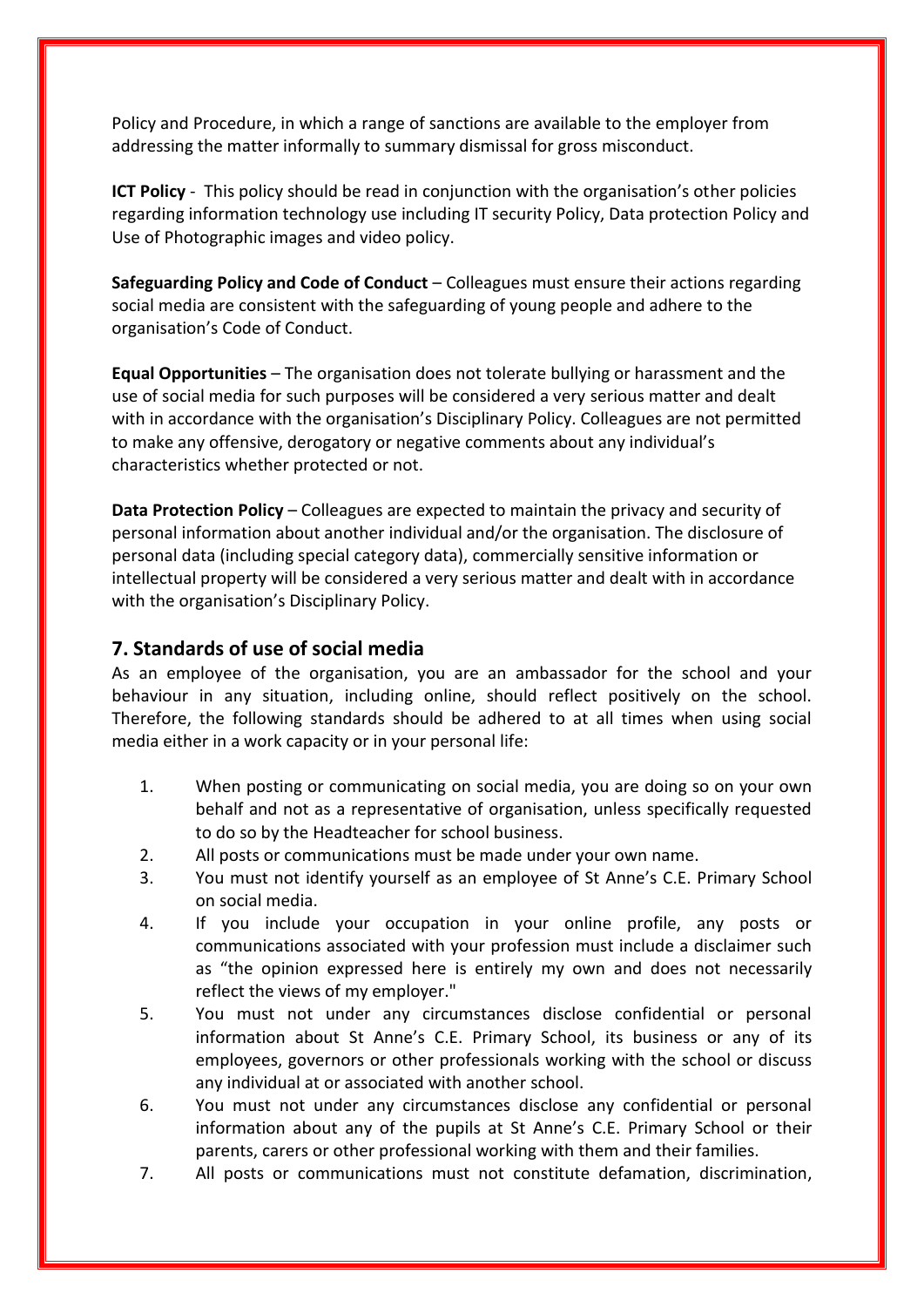bullying or harassment towards any individual or group. This includes social media content that is of a sexual, violent or inappropriate nature (in the context of a school environment). The publication of this type of information will be taken very seriously by the school and be considered to constitute gross misconduct. Legal action may be brought against the individual responsible for the publication of such information.

#### **Use of social media at work**

Employees are not allowed to access social media websites from the school's computers or mobile devices at any time.

The school has specifically blocked use of social media websites on its computers. Designated employees have access to the school's Facebook page and for the purpose of updating this only may access Facebook for this use.

The school understands that employees may wish to use their own computers or mobile devices, to access social media websites while they are at work. Employees must limit their use of social media on their own equipment to [break or lunch time when they are not on duty and this must be done out of sight of any pupil/only in the staff room]

### **8. Excessive use of social media at work**

Any use of social media at work (unless in the course of employment) must not interfere with a colleague's duties and employment responsibilities. This is likely to have a detrimental impact on the employee's productivity and the outcomes for young people. Employees are to be mindful that use of social media is only permitted at designated break times.

#### **9. Monitoring use of social media**

The school reserves the right to legitimately and proportionately monitor employees' internet, email and social media usage on school computers or mobile devices. This monitoring may include but is not limited to monitoring, accessing, reviewing and printing of any social media material. This information may be disclosed to a third party for the purposes of obtaining advice on further action.

Valid reasons for monitoring usage may include suspicions that the employee has:

- been using social media websites when he/she should be working;
- acted in a way that is in breach of the rules set out in this policy;
- ensure the security and integrity of IT systems; or
- to safeguard the privacy and security of the personal data the organisation is responsible for.

The contents of the school's IT and communication systems are the property of the organisation. Colleagues should have no expectation of privacy in any social media post or message transmitted from or to, received, stored or recorded on the organisation's IT and communications systems. Therefore, colleagues are advised not to use the organisation's IT equipment for any personal matter they wish to keep private or confidential from their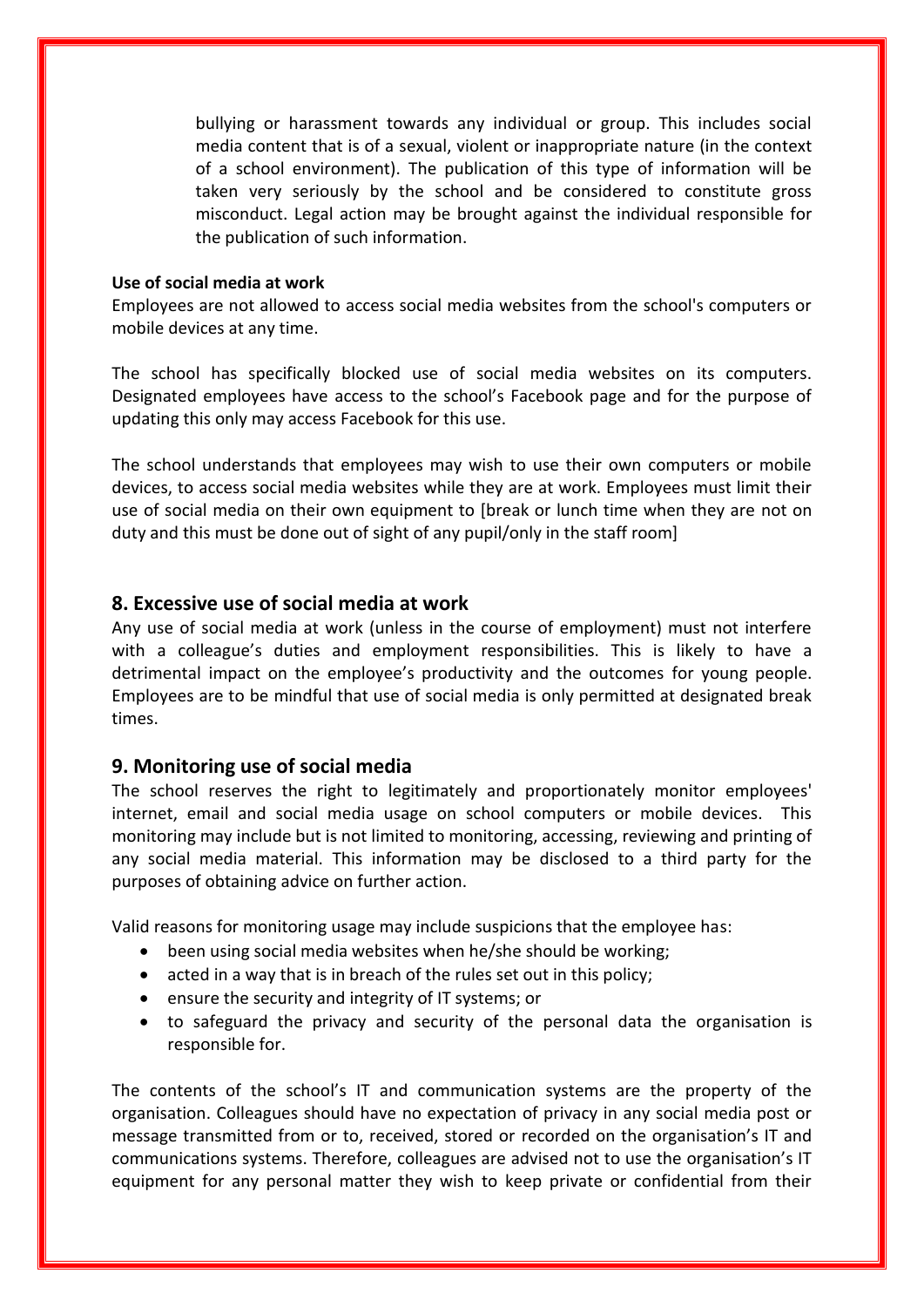employer.

### **10. Social Media Use on behalf of the organisation**

The educational benefits of YouTube are widely recognised; therefore employees are permitted to use YouTube to enhance the education of children. However, they must ensure that contents are checked before YouTube is shown.

If you are required to create and maintain social media accounts for the organisation in the course of your employment, those accounts, content and contacts remain the property of the organisation. You will be required to provide the employer with full access to the accounts including at any time upon request and when you leave the organisation's employment.

Employees must ensure they adopt appropriate safeguards for organisational social media purposes which include:

- obtaining permission from a manager before embarking on a public campaign using social media; and
- getting a colleague (Headteacher or Office Manager) to check the content before it is published.

Any communications that employees make in a professional capacity through social media and must not be considered misuse as identified in Appendix A of this policy.

### **11. Social media in your personal life**

St Anne's C.E. Primary School accepts that its employees will use social media in their personal life. Employees must be aware that their posts and communications can damage the reputation of the school if they are recognised as being an employee. Employees should adhere to the standards set out in Appendix A of this policy at all times when using social media in their personal life.

The school reserves the right to legitimately and proportionately monitor and review the use and content of personal social media, if it has been found that there has been proven misconduct in this regard or if it has been brought to the attention of the school that potential misconduct is taking place. If any posts or communications, whether initiated, responded to or distributed by the employee, are considered to be in breach of the standards set out in this policy, disciplinary action will be considered.

### **12. Disciplinary action over social media use**

All employees are required to adhere to this policy. Employees should note that any breaches of this policy may lead to disciplinary action, including dismissal. Serious breaches of this policy, for example incidents of bullying of colleagues or social media activity causing serious damage to the organisation, may constitute gross misconduct and lead to summary dismissal.

An employee who makes a defamatory statement that is published on the internet or who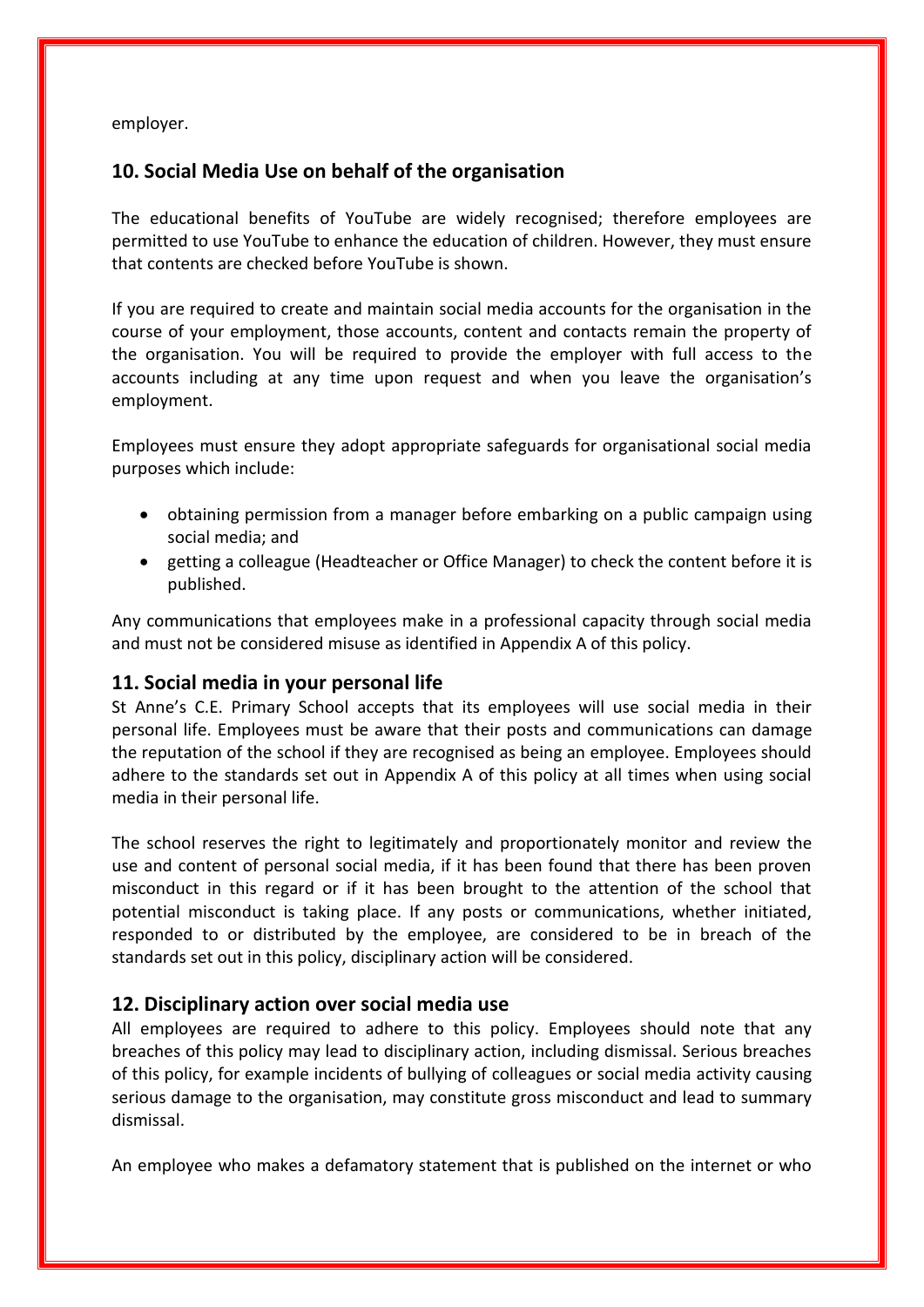harasses an individual, may be legally liable for any damage to the reputation of the individual or organisation concerned.

## **13. Data Protection**

The organisation will comply with the provisions of the Data Protection law. Personal data will be processed by the organisation in accordance with the principles of that legislation, as necessary for the performance of the employee's contract of employment and/or the conduct of the organisation's business. The organisation will ensure that personal information about an employee is securely retained.

# **Appendix A – Examples of social media misuse (this list is not exhaustive)**

Any post or communication that employees make in a personal capacity through social media must not:

- Bring the organisation into disrepute, for example by:
	- o Criticising or arguing with colleagues, governors, parents or other professionals working within the school or in another school;
	- o Making defamatory comments about individuals or other organisations or groups; or
	- o Posting images that are inappropriate or links to inappropriate content;
- Breach confidentiality, for example by:
	- $\circ$  Revealing information about the business of the school or its future plans or any information owned by the organisation;
	- $\circ$  Giving away confidential information about an individual (such as a colleague, pupil, governor or anyone in the school community) or organisation (such as another school); or
	- o Discussing the organisation's internal workings (such as current business or activities) or its future plans that have not been communicated to the public);
- $\bullet$  Breach copyright, for example by:
	- o Using someone else's images or written content without permission;
	- o Failing to give acknowledgement where permission has been given to reproduce something; or
- Do anything that could be considered discriminatory against, or bullying or harassment of, any individual, for example by:
	- o Making offensive or derogatory comments relating to sex, gender reassignment, race (including nationality), disability, sexual orientation, religion or belief or age;
	- o Using social media to bully another individual (such as an employee of the organisation or anyone in the school community); or
	- $\circ$  Posting images that are discriminatory or offensive (or links to such content).
- The posting of photographs and videos on personal social media accounts, which